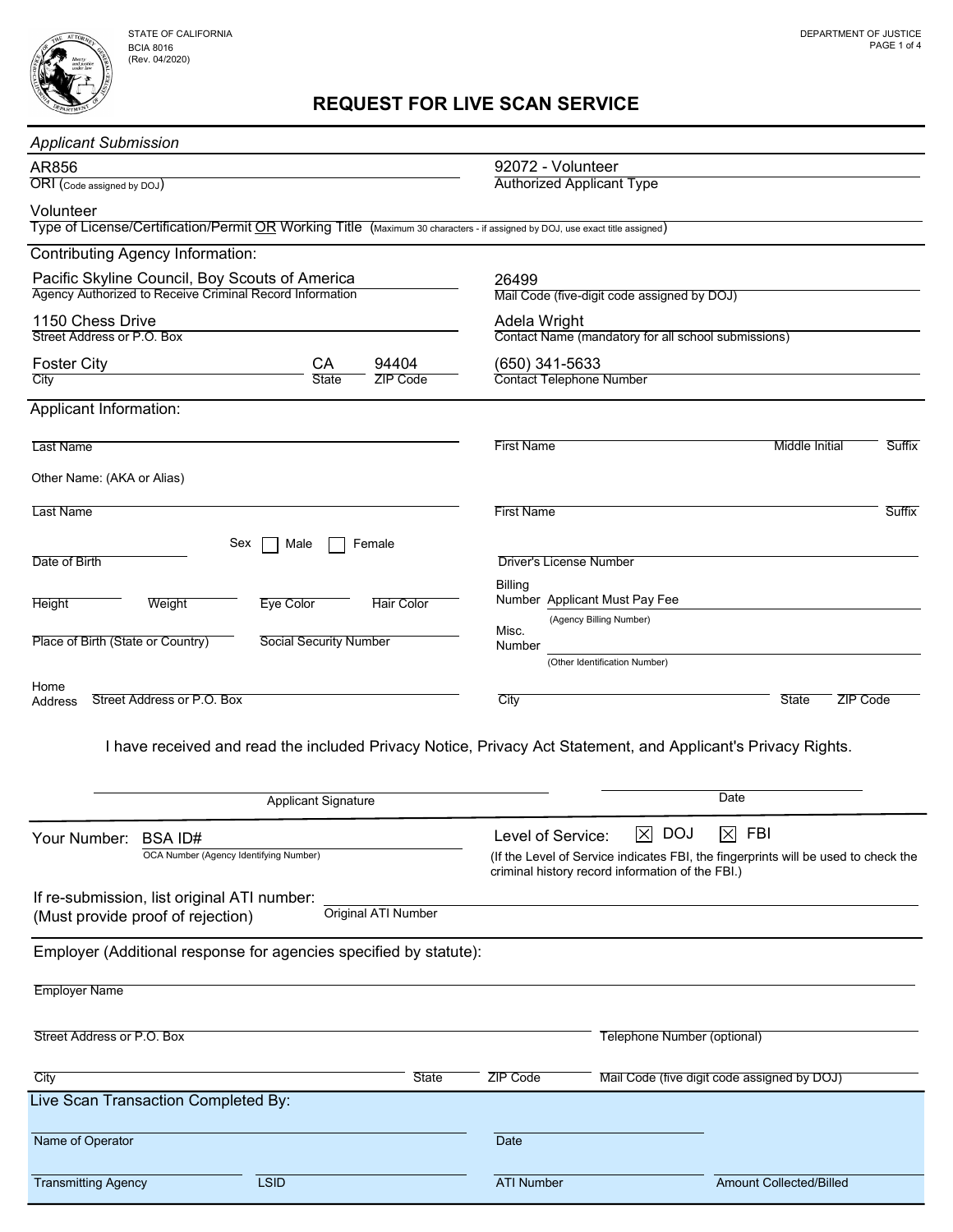

### Privacy Notice

As Required by Civil Code § 1798.17

Collection and Use of Personal Information. The California Justice Information Services (CJIS) Division in the Department of Justice (DOJ) collects the information requested on this form as authorized by Business and Professions Code sections 4600-4621, 7574-7574.16, 26050-26059, 11340-11346, and 22440-22449; Penal Code sections 11100-11112, and 11077.1; Health and Safety Code sections 1522, 1416.20-1416.50, 1569.10-1569.24, 1596.80-1596.879, 1725-1742, and 18050-18055; Family Code sections 8700-87200, 8800-8823, and 8900-8925; Financial Code sections 1300-1301, 22100-22112, 17200-17215, and 28122-28124; Education Code sections 44330-44355; Welfare and Institutions Code sections 9710-9719.5, 14043-14045, 4684-4689.8, and 16500-16523.1; and other various state statutes and regulations. The CJIS Division uses this information to process requests of authorized entities that want to obtain information as to the existence and content of a record of state or federal convictions to help determine suitability for employment, or volunteer work with children, elderly, or disabled; or for adoption or purposes of a license, certification, or permit. In addition, any personal information collected by state agencies is subject to the limitations in the Information Practices Act and state policy. The DOJ's general privacy policy is available at **http://oag.ca.gov/privacy-policy**.

Providing Personal Information. All the personal information requested in the form must be provided. Failure to provide all the necessary information will result in delays and/or the rejection of your request.

Access to Your Information. You may review the records maintained by the CJIS Division in the DOJ that contain your personal information, as permitted by the Information Practices Act. See below for contact information.

Possible Disclosure of Personal Information. In order to process applications pertaining to Live Scan service to help determine the suitability of a person applying for a license, employment, or a volunteer position working with children, the elderly, or the disabled, we may need to share the information you give us with authorized applicant agencies.

The information you provide may also be disclosed in the following circumstances:

- With other persons or agencies where necessary to perform their legal duties, and their use of your information is compatible and complies with state law, such as for investigations or for licensing, certification, or regulatory purposes.
- To another government agency as required by state or federal law.

Contact Information. For questions about this notice or access to your records, you may contact the Associate Governmental Program Analyst at the DOJ's Keeper of Records at (916) 210-3310, by email at keeperofrecords@doj.ca.gov, or by mail at:

> Department of Justice Bureau of Criminal Information & Analysis Keeper of Records P.O. Box 903417 Sacramento, CA 94203-4170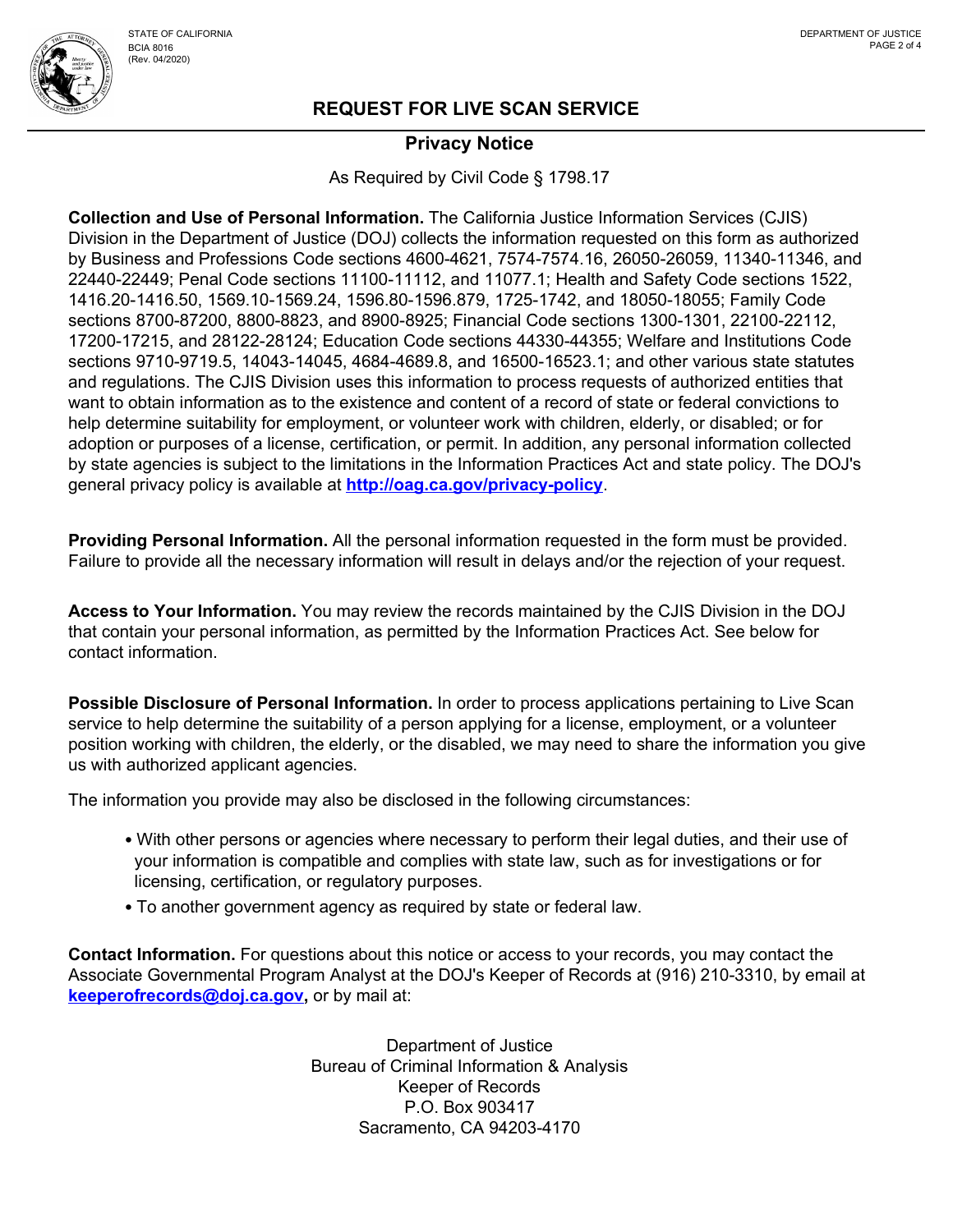

# REQUEST FOR LIVE SCAN SERVICE

#### Privacy Act Statement

Authority. The FBI's acquisition, preservation, and exchange of fingerprints and associated information is generally authorized under 28 U.S.C. 534. Depending on the nature of your application, supplemental authorities include Federal statutes, State statutes pursuant to Pub. L. 92-544, Presidential Executive Orders, and federal regulations. Providing your fingerprints and associated information is voluntary; however, failure to do so may affect completion or approval of your application.

Principal Purpose. Certain determinations, such as employment, licensing, and security clearances, may be predicated on fingerprint-based background checks. Your fingerprints and associated information/biometrics may be provided to the employing, investigating, or otherwise responsible agency, and/or the FBI for the purpose of comparing your fingerprints to other fingerprints in the FBI's Next Generation Identification (NGI) system or its successor systems (including civil, criminal, and latent fingerprint repositories) or other available records of the employing, investigating, or otherwise responsible agency. The FBI may retain your fingerprints and associated information/biometrics in NGI after the completion of this application and, while retained, your fingerprints may continue to be compared against other fingerprints submitted to or retained by NGI.

Routine Uses. During the processing of this application and for as long thereafter as your fingerprints and associated information/biometrics are retained in NGI, your information may be disclosed pursuant to your consent, and may be disclosed without your consent as permitted by the Privacy Act of 1974 and all applicable Routine Uses as may be published at any time in the Federal Register, including the Routine Uses for the NGI system and the FBI's Blanket Routine Uses. Routine uses include, but are not limited to, disclosures to: employing, governmental, or authorized nongovernmental agencies responsible for employment, contracting, licensing, security clearances, and other suitability determinations; local, state, tribal, or federal law enforcement agencies; criminal justice agencies; and agencies responsible for national security or public safety.